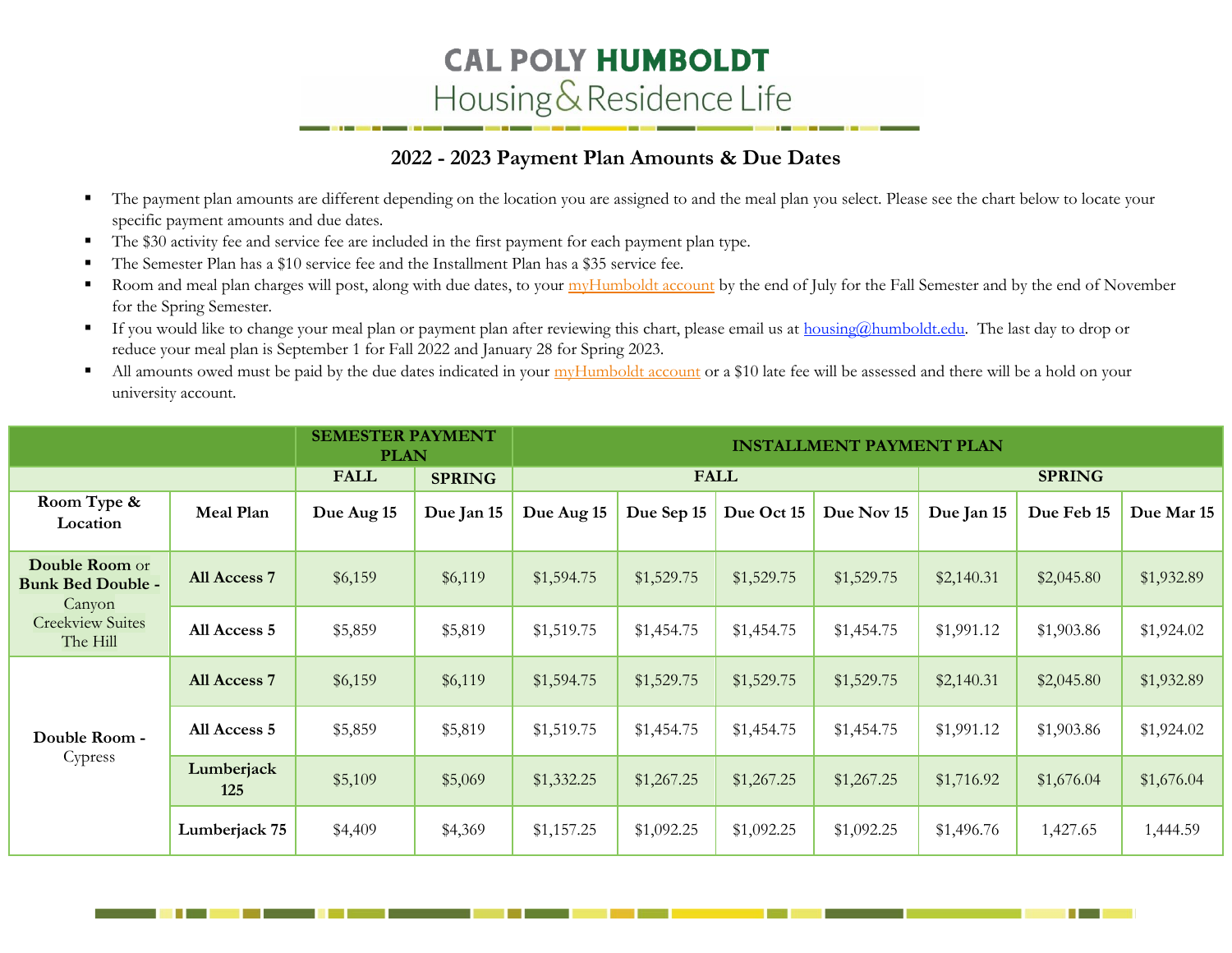|                                           |                   | <b>SEMESTER PAYMENT</b><br><b>PLAN</b> |               | <b>INSTALLMENT PAYMENT PLAN</b> |            |            |            |               |            |            |  |
|-------------------------------------------|-------------------|----------------------------------------|---------------|---------------------------------|------------|------------|------------|---------------|------------|------------|--|
|                                           |                   | <b>FALL</b>                            | <b>SPRING</b> | <b>FALL</b>                     |            |            |            | <b>SPRING</b> |            |            |  |
| Room Type &<br>Location                   | <b>Meal Plan</b>  | Due Aug 15                             | Due Jan 15    | Due Aug 15                      | Due Sep 15 | Due Oct 15 | Due Nov 15 | Due Jan 15    | Due Feb 15 | Due Mar 15 |  |
|                                           | None              | \$3,359                                | \$3,319       | \$894.75                        | \$829.75   | \$829.75   | \$829.75   | \$1,124.18    | \$1,097.41 | \$1,097.41 |  |
|                                           | All Access 7      | \$6,159                                | \$6,119       | \$1,594.75                      | \$1,529.75 | \$1,529.75 | \$1,529.75 | \$2,140.31    | \$2,045.80 | \$1,932.89 |  |
| Double Room -<br><b>Campus Apartments</b> | All Access 5      | \$5,859                                | \$5,819       | \$1,519.75                      | \$1,454.75 | \$1,454.75 | \$1,454.75 | \$1,991.12    | \$1,903.86 | \$1,924.02 |  |
|                                           | Lumberjack<br>125 | \$5,109                                | \$5,069       | \$1,332.25                      | \$1,267.25 | \$1,267.25 | \$1,267.25 | \$1,716.92    | \$1,676.04 | \$1,676.04 |  |
|                                           | Lumberjack 75     | \$4,409                                | \$4,369       | \$1,157.25                      | \$1,092.25 | \$1,092.25 | \$1,092.25 | \$1,496.76    | 1,427.65   | 1,444.59   |  |
|                                           | All Access 7      | \$6,310                                | \$6,270       | \$1,632.50                      | \$1,567.50 | \$1,567.50 | \$1,567.50 | \$2,191.45    | \$2,095.73 | \$1,982.82 |  |
| Double Room -                             | All Access 5      | \$6,010                                | \$5,970       | \$1,557.50                      | \$1,492.50 | \$1,492.50 | \$1,492.50 | \$2,042.26    | \$1,953.79 | \$1,973.95 |  |
| Creekview<br>Apartments                   | Lumberjack<br>125 | \$5,260                                | \$5,220       | \$1,370                         | \$1,305    | \$1,305    | \$1,305    | \$1,768.06    | \$1,725.97 | \$1,725.97 |  |
|                                           | Lumberjack 75     | \$4,560                                | \$4,520       | \$1,195                         | \$1,130    | \$1,130    | \$1,130    | \$1,547.90    | \$1,477.58 | \$1,494.52 |  |
|                                           | None              | \$3,544                                | \$3,504       | \$941                           | \$876      | \$876      | \$876      | \$1,186.84    | \$1,158.58 | \$1,158.58 |  |
| Double Room -<br><b>College Creek</b>     | All Access 7      | \$6,344                                | \$6,304       | \$1,641                         | \$1,576    | \$1,576    | \$1,576    | \$2,202.97    | \$2,106.97 | \$1,994.06 |  |
|                                           | All Access 5      | \$6,044                                | \$6,004       | \$1,566                         | \$1,501    | \$1,501    | \$1,501    | \$2,053.78    | \$1,965.03 | \$1,985.19 |  |
|                                           | Lumberjack<br>125 | \$5,294                                | \$5,254       | \$1,378.50                      | \$1,313.50 | \$1,313.50 | \$1,313.50 | \$1,779.58    | \$1,737.21 | \$1,737.21 |  |
|                                           | Lumberjack 75     | \$4,594                                | \$4,554       | \$1,203.50                      | \$1,138.50 | \$1,138.50 | \$1,138.50 | \$1,559.42    | \$1,488.82 | \$1,505.76 |  |

<u> International Second Control Second Control Second Control Second Control Second Control Second Control Second</u>

a shekarar 1980

Here is a strong of the strong strong in the strong strong strong in the strong strong strong strong in the strong strong strong strong strong strong strong strong strong strong strong strong strong strong strong strong st

**STAR**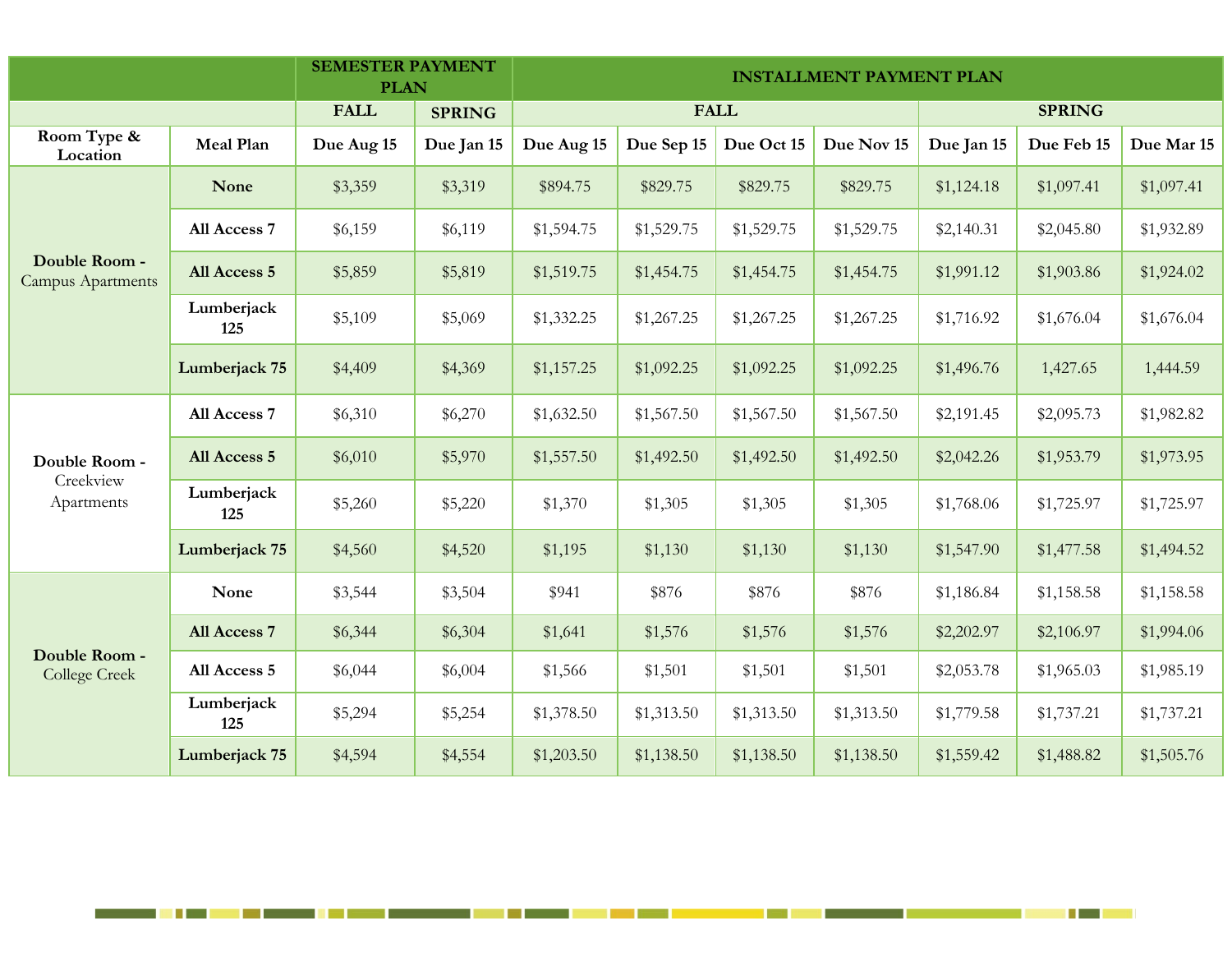|                                                                |                   | <b>SEMESTER PAYMENT</b><br><b>PLAN</b> |               | <b>INSTALLMENT PAYMENT PLAN</b> |            |            |            |               |            |            |  |
|----------------------------------------------------------------|-------------------|----------------------------------------|---------------|---------------------------------|------------|------------|------------|---------------|------------|------------|--|
|                                                                |                   | <b>FALL</b>                            | <b>SPRING</b> | <b>FALL</b>                     |            |            |            | <b>SPRING</b> |            |            |  |
| Room Type &<br>Location                                        | Meal Plan         | Due Aug 15                             | Due Jan 15    | Due Aug 15                      | Due Sep 15 | Due Oct 15 | Due Nov 15 | Due Jan 15    | Due Feb 15 | Due Mar 15 |  |
|                                                                | <b>None</b>       | \$3,415                                | \$3,375       | \$908.75                        | \$843.75   | \$843.75   | \$843.75   | \$1,143.14    | \$1,115.93 | \$1,115.93 |  |
| <b>Bunk Bed</b>                                                | All Access 7      | \$6,215                                | \$6,175       | \$1,608.75                      | \$1,543.75 | \$1,543.75 | \$1,543.75 | \$2,159.27    | \$2,064.32 | \$1,951.41 |  |
| Double Room -<br><b>College Creek</b>                          | All Access 5      | \$5,915                                | \$5,875       | \$1,533.75                      | \$1,468.75 | \$1,468.75 | \$1,468.75 | \$2,010.08    | \$1,922.38 | \$1,942.54 |  |
|                                                                | Lumberjack<br>125 | \$5,165                                | \$5,125       | \$1,346.25                      | \$1,281.25 | \$1,281.25 | \$1,281.25 | \$1,735.88    | \$1,694.56 | \$1,694.56 |  |
|                                                                | Lumberjack<br>75  | \$4,465                                | \$4,425       | \$1,171.25                      | \$1,106.25 | \$1,106.25 | \$1,106.25 | \$1,515.72    | \$1,446.17 | \$1,463.11 |  |
| Single Room -<br>Canyon<br><b>Creekview Suites</b><br>The Hill | All Access 7      | \$6,948                                | \$6,908       | \$1,792                         | \$1,727    | \$1,727    | \$1,727    | \$2,407.55    | \$2,306.68 | \$2,193.77 |  |
|                                                                | All Access 5      | \$6,648                                | \$6,608       | \$1,717                         | \$1,652    | \$1,652    | \$1,652    | \$2,258.36    | \$2,164.74 | \$2,184.90 |  |
| Single Room -<br>Cypress                                       | All Access 7      | \$6,948                                | \$6,908       | \$1,792                         | \$1,727    | \$1,727    | \$1,727    | \$2,407.55    | \$2,306.68 | \$2,193.77 |  |
|                                                                | All Access 5      | \$6,648                                | \$6,608       | \$1,717                         | \$1,652    | \$1,652    | \$1,652    | \$2,258.36    | \$2,164.74 | \$2,184.90 |  |
|                                                                | Lumberjack<br>125 | \$5,898                                | \$5,858       | \$1,529.50                      | \$1,464.50 | \$1,464.50 | \$1,464.50 | \$1,984.16    | \$1,936.92 | \$1,936.92 |  |
|                                                                | Lumberjack<br>75  | \$5,198                                | \$5,158       | \$1,354.50                      | \$1,289.50 | \$1,289.50 | \$1,289.50 | \$1,764       | \$1,688.53 | \$1,705.47 |  |

a kacamatan ing Kabupatèn Kabupatèn Kabupatèn Kabupatèn Kabupatèn Kabupatèn Kabupatèn Kabupatèn Kabupatèn Kabu

<u> La Carlo de la Ca</u>

<u> Tanzania (</u>